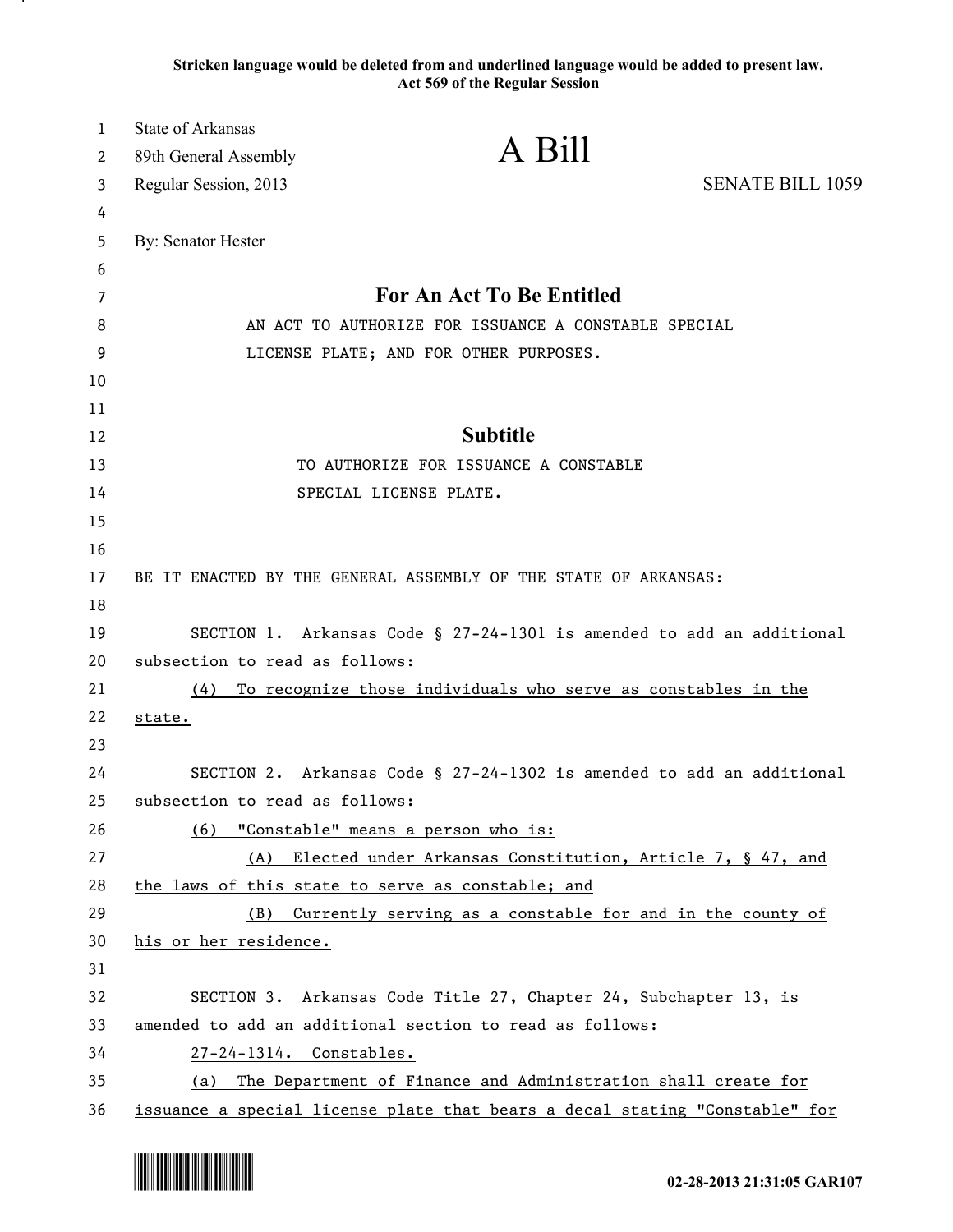| 1  | constables to be issued to an eligible applicant who establishes that he or   |  |  |
|----|-------------------------------------------------------------------------------|--|--|
| 2  | she is a constable and subject to the conditions provided under this          |  |  |
| 3  | subchapter.                                                                   |  |  |
| 4  | The Department of Finance and Administration shall design the<br>(b)          |  |  |
| 5  | special license plate issued under this section to be the same basic design   |  |  |
| 6  | as the standard license plate, except that in lieu of the legend "The Natural |  |  |
| 7  | State" or any succeeding legend, there shall be placed across the bottom of   |  |  |
| 8  | the license plate a permanent decal bearing the word "Constable".             |  |  |
| 9  | $(c)(1)$ A constable may apply for and annually renew a special license       |  |  |
| 10 | plate issued under this section.                                              |  |  |
| 11 | The fee for the initial application for a special license<br>(2)              |  |  |
| 12 | plate under this section is:                                                  |  |  |
| 13 | (A) The fee required by law for the registration and                          |  |  |
| 14 | licensing of the motor vehicle; and                                           |  |  |
| 15 | (B) A handling and administrative fee in the amount of ten                    |  |  |
| 16 | dollars (\$10.00).                                                            |  |  |
| 17 | The fee for the renewal of a special license plate under<br>(3)               |  |  |
| 18 | this section is the fee required by law for the registration and licensing of |  |  |
| 19 | the motor vehicle.                                                            |  |  |
| 20 | The replacement fee for a special license plate issued under<br>(4)           |  |  |
| 21 | this section is ten dollars (\$10.00).                                        |  |  |
| 22 | Upon application and renewal of a special license plate issued<br>(d)         |  |  |
| 23 | under this section, the constable shall provide adequate proof to the         |  |  |
| 24 | department that he or she is at the time of application or renewal a          |  |  |
| 25 | constable.                                                                    |  |  |
| 26 | The fee remitted under subdivision $(c)(2)(B)$ of this section<br>(e)(1)      |  |  |
| 27 | shall be deposited into the State Central Services Fund for the benefit of    |  |  |
| 28 | the Revenue Division of the Department of Finance and Administration.         |  |  |
| 29 | The fee shall be credited as supplemental and in addition to<br>(2)           |  |  |
| 30 | all other funds as may be deposited for the benefit of the division.          |  |  |
| 31 | The fee shall not be considered or credited to the division<br>(3)            |  |  |
| 32 | as direct revenue.                                                            |  |  |
| 33 | The registration of a special license plate under this section<br>(f)         |  |  |
| 34 | may:                                                                          |  |  |
| 35 | Continue from year to year as long as it is renewed each<br>(1)               |  |  |
| 36 | year within the time and manner required by law; and                          |  |  |